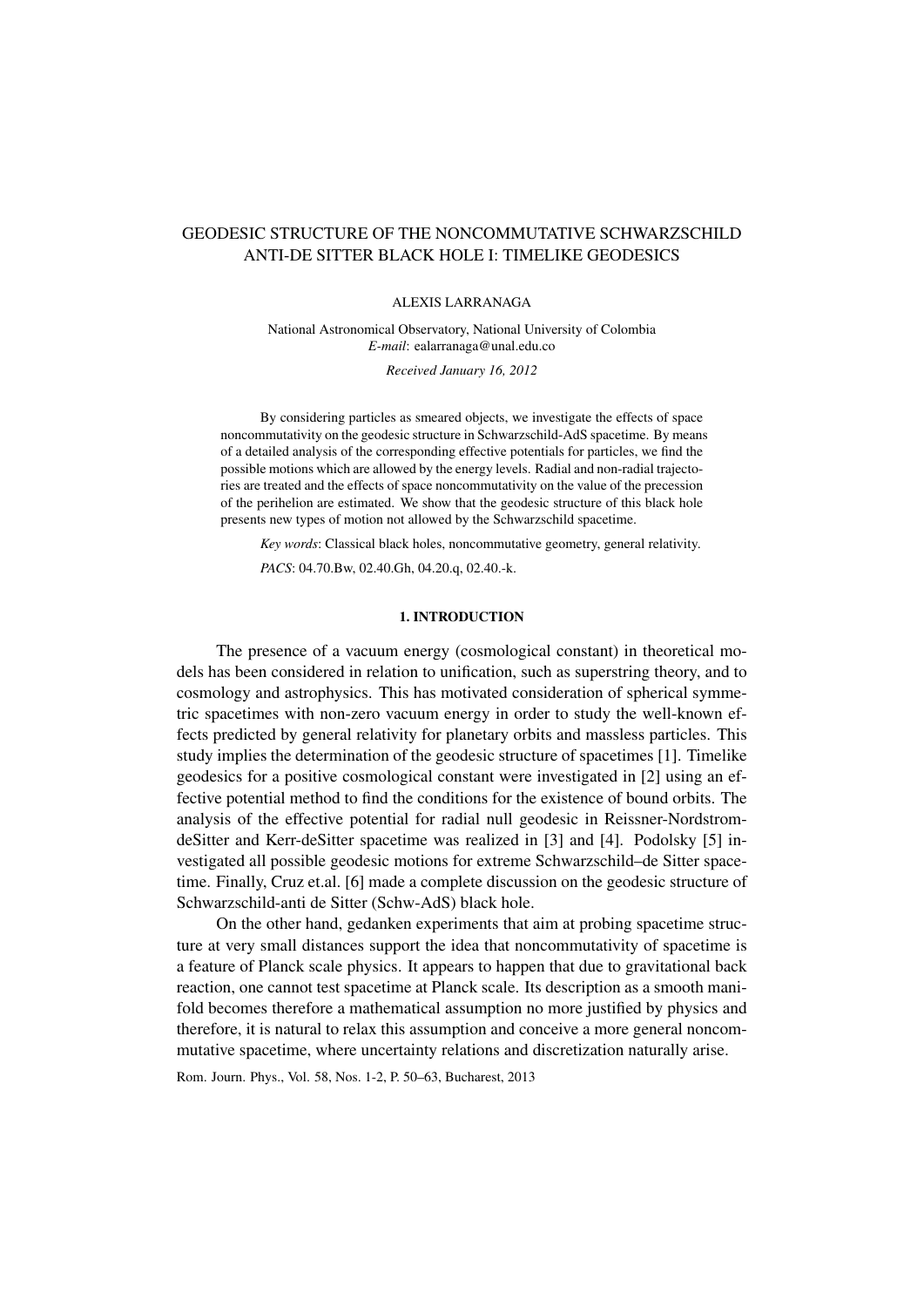As is well known, noncommutativity is the central mathematical concept expressing uncertainty in quantum mechanics, where it applies to any pair of conjugate variables, such as position and momentum. Thus, one can easily imagine that position measurements might fail to commute and this fact will be described using noncommutativity of spacetime coordinates. The noncommutativity of spacetime coordinates can be encoded in the commutator [7–14]

$$
[x^{\mu}, x^{\nu}] = i\varepsilon^{\mu\nu} \tag{1}
$$

where  $\varepsilon^{\mu\nu}$  is a real, antisymmetric and constant tensor, which determines the fundamental cell discretization of spacetime (in the same way as the Planck constant  $\hbar$  discretizes the phase space). In four dimensions and using an adequate choice of coordinates, this tensor can be brought to the form

$$
\varepsilon^{\mu\nu} = \begin{pmatrix} 0 & \varepsilon^2 & 0 & 0 \\ -\varepsilon^2 & 0 & \varepsilon^2 & 0 \\ 0 & -\varepsilon^2 & 0 & \varepsilon^2 \\ 0 & 0 & -\varepsilon^2 & 0 \end{pmatrix},
$$
(2)

where  $\varepsilon$  is a constant with dimension of length.

The modifications induced by noncommutativity on the classical orbits of particles in a central force potential has been considered by Benczik *et al.* [15], by Mirza and Dehghani [16] and by Romero and Vergara [17]. These investigations let them impose a constraint on the minimal observable length and noncommutativity parameter in comparison with observational data of Mercury. The stability of planetary orbits of particles in noncommutative space has been studied both in central force and Schwarzschild background by Nozari and Akhshabi [18] and the Kepler problem in noncommutative Schwarzschild geometry in [19]. The purpose of this paper is to investigate these effects on the orbits of a test particle in noncommutative Schwarzschild-AdS (NCSchw-AdS) geometry to generalize the geodesic structure studied in [6].

## 2. THE NONCOMMUTATIVE SCHWARZSCHILD-AdS BLACK HOLE

It has been shown that noncommutativity eliminates point-like structures in favor of smeared objects in flat spacetime [20, 21]. The effect of smearing can be mathematically implemented as a substitution rule: position Dirac-delta function can be replaced everywhere with a Gaussian distribution of minimal width  $\varepsilon$ . In this framework, the mass density of a static, spherically symmetric, smeared, particlelike gravitational source can be shown by a Gaussian profile [22–25]. Solving the Einstein field equations, one can find the metric for a static spherically symmetric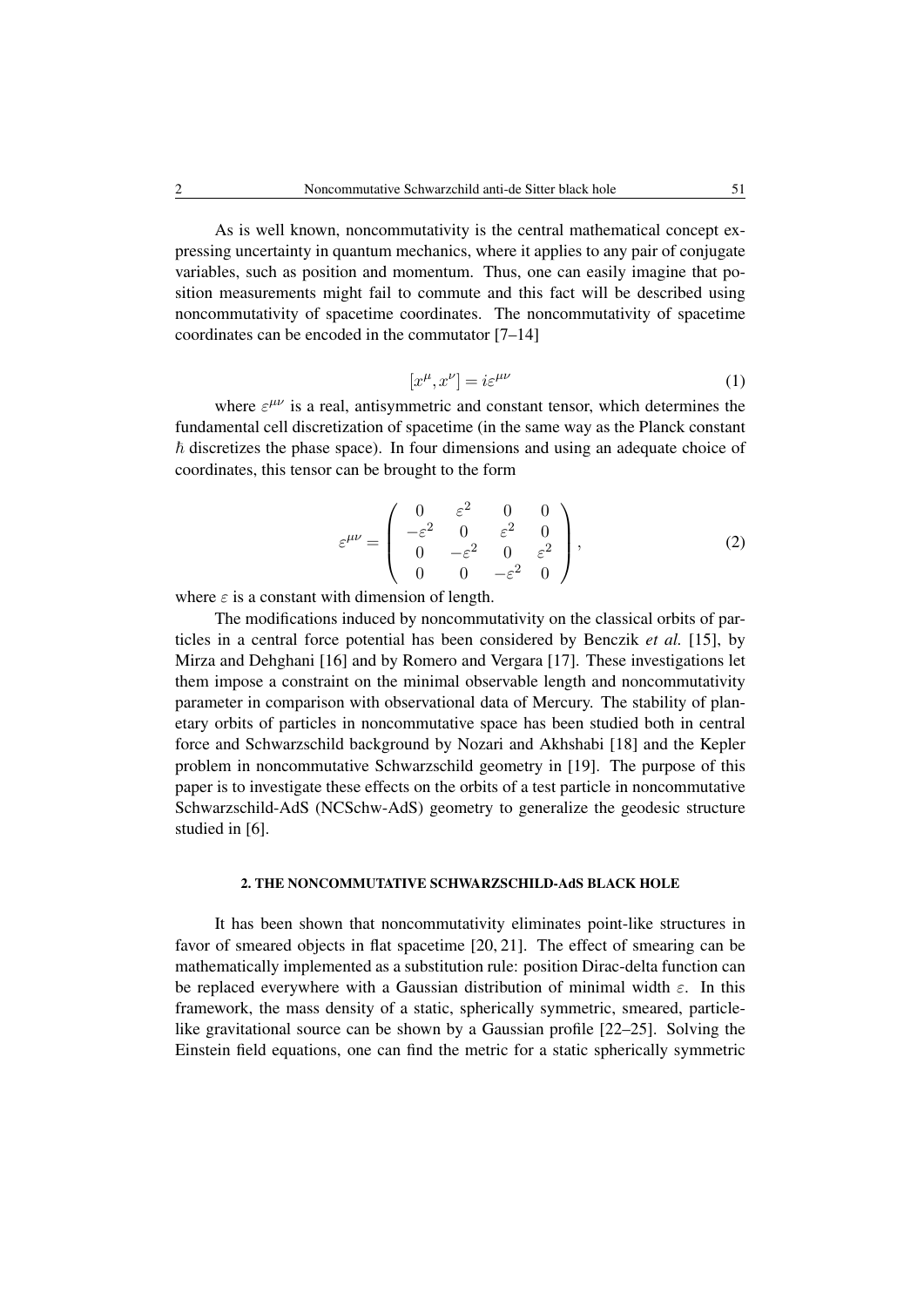object with total mass  $M$  in a noncommutative spacetime with negative cosmological constant  $\Lambda = -\frac{3}{L^2}$  as [26]

$$
ds^{2} = -f(r) dt^{2} + \frac{dr^{2}}{f(r)} + r^{2} d\Omega^{2},
$$
\t(3)

where the lapse function is

$$
f(r) = 1 - \frac{4M\gamma \left(\frac{3}{2}; \frac{r^2}{4\varepsilon^2}\right)}{r\sqrt{\pi}} + \frac{r^2}{L^2}
$$
 (4)

and  $\gamma$  is the lower incomplete gamma function,

$$
\gamma\left(\frac{3}{2};x\right) = \int_0^x dt \, t^{1/2} e^{-t}.\tag{5}
$$

The horizon equation  $f(r_{+}) = 0$  depends on two parameters, M and L and cannot be solved in a closed form. However, we can draw plots to study the occurrence of horizons. In order to do it, we will write the lapse function as

$$
f(x) = 1 - \frac{4m\gamma \left(\frac{3}{2}, \frac{x^2}{q^2}\right)}{x\sqrt{\pi}} + x^2,
$$
\n(6)

where we have defined  $x = \frac{r}{l}$  $\frac{r}{L}$ ,  $m = \frac{MG}{L}$  $\frac{1G}{L}$  and  $q = \frac{2\varepsilon}{L}$  $\frac{2\varepsilon}{L}$ . In Figure 1 the plot of  $f(x)$  show that all curves start at  $f(0) = 1$ , indicating that the spacetime is regular and therefore geodesically complete. The behavior of the curves shows three possibilities,

- 1. For  $m > m_0$  there are two horizons,  $x_-\,$  and  $x_+\,$  (*i.e.*  $r_-\,$  and  $r_+$ )
- 2. For  $m = m_0$  there is one degenerate horizon,  $x_0$  (*i.e.*  $r_0$ )
- 3. For  $m < m_0$  there is no horizon.

The critical value  $m_0$  depends on  $\varepsilon$  and L and is determined by the conditions

$$
f(x) = \frac{\partial f}{\partial x} = 0.
$$
 (7)

### 3. TIMELIKE GEODESICS

In order to find the geodesics structure of the spacetime described by (3), we solve the Euler-Lagrange equations for the variational problem associated to this metric [27]. The Lagrangian is

$$
\mathcal{L} = -f(r)\dot{t}^2 + \frac{\dot{r}^2}{f(r)} + r^2\dot{\theta}^2 + r^2\sin^2\theta\dot{\varphi}^2,\tag{8}
$$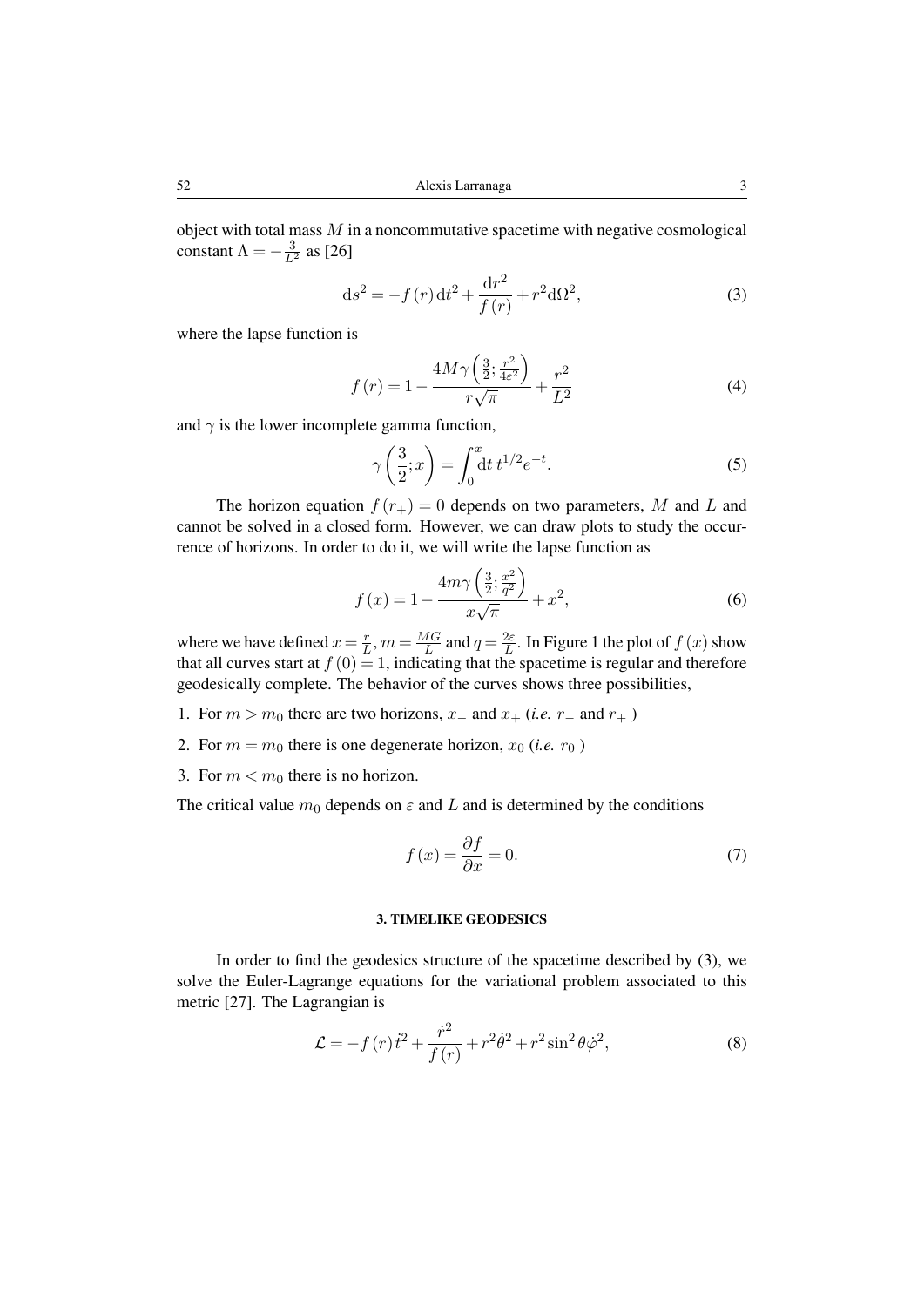

Fig.  $1 - f(x)$  for different values of m. We notice that there exist three cases, namely two horizons, no horizon and one single degenerate horizon.

where the dots represent the derivative with respect to the affine parameter  $\tau$ , along the geodesic. The equations of motion are

$$
\dot{\pi}_q = \frac{\mathrm{d}}{\mathrm{d}t} \left( \frac{\partial \mathcal{L}}{\partial \dot{q}} \right) = \frac{\partial \mathcal{L}}{\partial q}.
$$
 (9)

Since  $\mathcal L$  is independent of t and  $\varphi$  there are two conserved quantities,

$$
E = -\frac{\pi_t}{2} = f(r)\dot{t}
$$
\n(10)

and

$$
\ell = \frac{\pi_{\varphi}}{2} = r^2 \sin^2 \theta \dot{\varphi}.\tag{11}
$$

Meanwhile, the equation of motion for  $\theta$  gives

$$
\frac{\mathrm{d}(r^2\dot{\theta})}{\mathrm{d}\tau} = r^2 \sin\theta \cos\theta \dot{\phi}^2. \tag{12}
$$

Therefore, if we choose the initial condition  $\theta = \frac{\pi}{2}$  $\frac{\pi}{2}$  and  $\dot{\theta} = 0$ , the last equation gives  $\ddot{\theta} = 0$ . This means that the motion is confined to the plane  $\theta = \frac{\pi}{2}$  $\frac{\pi}{2}$ , which is characteristic of central fields. With this election, the angular momentum is

$$
\ell = r^2 \dot{\varphi} \tag{13}
$$

and the Lagrangian becomes

$$
\mathcal{L} = -h = -\frac{E^2}{f(r)} + \frac{\dot{r}^2}{f(r)} + \frac{\ell^2}{r^2},\tag{14}
$$

where we shall consider  $h = 1$  for massive particles and  $h = 0$  for photons. Solving the above equation for  $\dot{r}^2$  we obtain the radial equation which allow us to characterize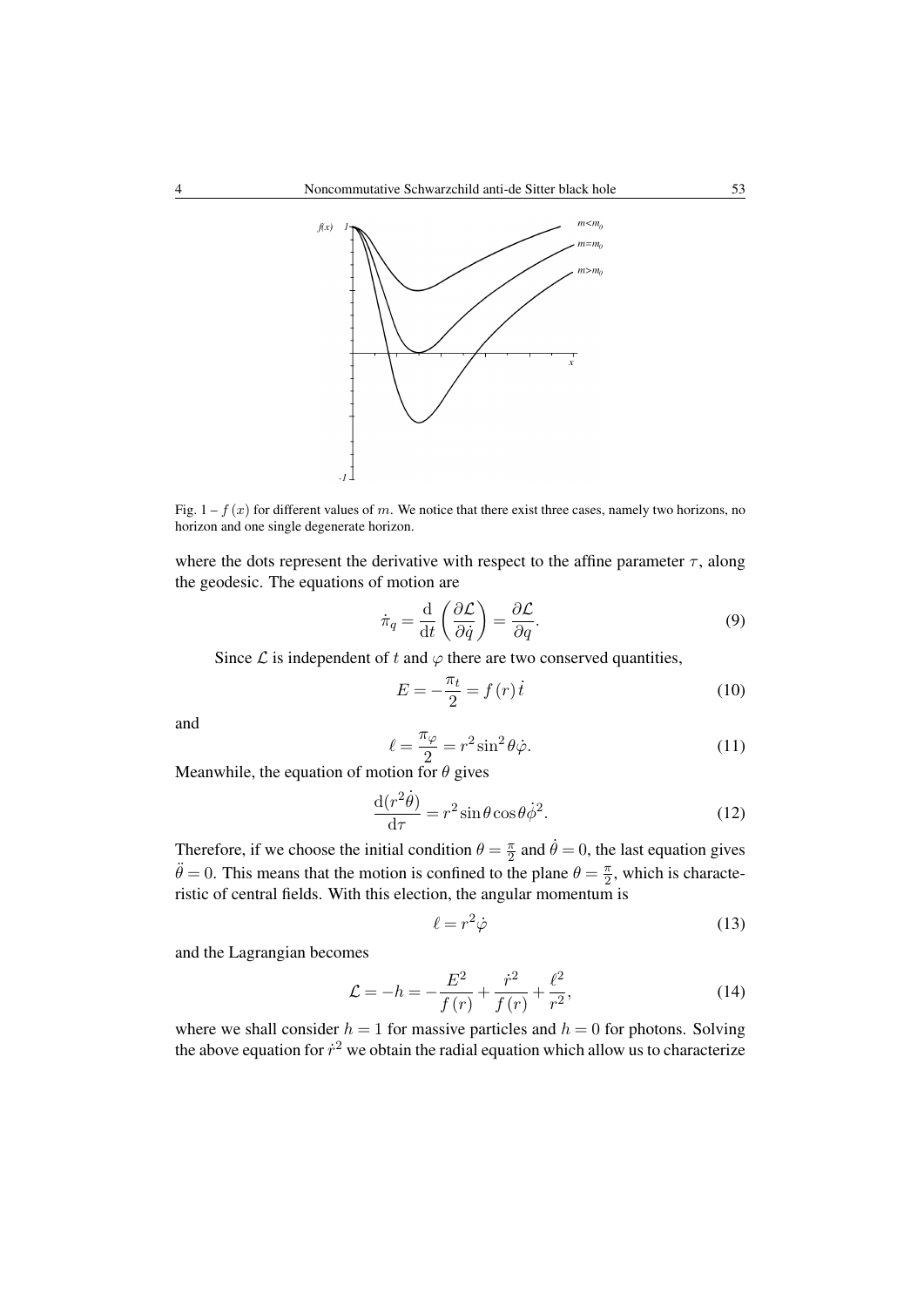possible movements of test particles without and explicit solution of the equation of motion in the invariant plane. This is

$$
\dot{r}^2 = E^2 - f(r) \left( h + \frac{\ell^2}{r^2} \right) \tag{15}
$$

or better

$$
\dot{r}^2 = E^2 - V_{eff}^2 \tag{16}
$$

with the effective potential

$$
V_{eff}^{2}(r) = \left(1 - \frac{4M\gamma\left(\frac{3}{2}; \frac{r^{2}}{4\varepsilon^{2}}\right)}{r\sqrt{\pi}} + \frac{r^{2}}{L^{2}}\right)\left(h + \frac{\ell^{2}}{r^{2}}\right). \tag{17}
$$

For timelike geodesics,  $h = 1$ , the effective potential becomes

$$
V_{eff}^{2}(r) = \left(1 - \frac{4M\gamma\left(\frac{3}{2}; \frac{r^{2}}{4\varepsilon^{2}}\right)}{r\sqrt{\pi}} + \frac{r^{2}}{L^{2}}\right)\left(1 + \frac{\ell^{2}}{r^{2}}\right).
$$
 (18)

 $V_{eff}^2(r)$  let us solve the equation of motion for two interesting special cases of massive particle orbits, namely radial motion and bound orbits.

#### 3.1. RADIAL GEODESICS

For radial geodesics,  $\ell = 0$ , we have

$$
V_{eff}^{2}(r) = 1 - \frac{4M\gamma\left(\frac{3}{2}; \frac{r^{2}}{4\varepsilon^{2}}\right)}{r\sqrt{\pi}} + \frac{r^{2}}{L^{2}}.
$$
 (19)

The behavior of the effective potential is shown in Figure 2. Note that in Figure 2 (a) (with  $L = 1$  and  $M = 1$ ) the particle always moves towards  $r = 0$ ; but for greater M or greater L (*i.e.* smaller  $\Lambda$ ), the function  $V_{eff}^2$  has a minimum. Therefore, for certain values of the energy of the particle moving radially, it can not reach  $r = 0$ but is repelled once it has approached to within some finite distance. In the curve representing  $V_{eff}^2$ , particles always plunge into the horizon from an upper distance determined by the constant of motion  $E$ . If the particle is released from rest at a distance  $r = r_i$ , we have the constant

$$
E^{2} = V_{eff}^{2} (r_{i}) = 1 - \frac{4M\gamma \left(\frac{3}{2}; \frac{r_{i}^{2}}{4\varepsilon^{2}}\right)}{r_{i}\sqrt{\pi}} + \frac{r_{i}^{2}}{L^{2}}
$$
(20)

and the equation of motion can be written as

$$
\dot{r}^2 = \frac{4M}{\sqrt{\pi}} \left[ \frac{\gamma \left( \frac{3}{2}; \frac{r^2}{4l^2} \right)}{r} - \frac{\gamma \left( \frac{3}{2}; \frac{r_i^2}{4\epsilon^2} \right)}{r_i} \right] - \frac{1}{L^2} \left( r^2 - r_i^2 \right) \tag{21}
$$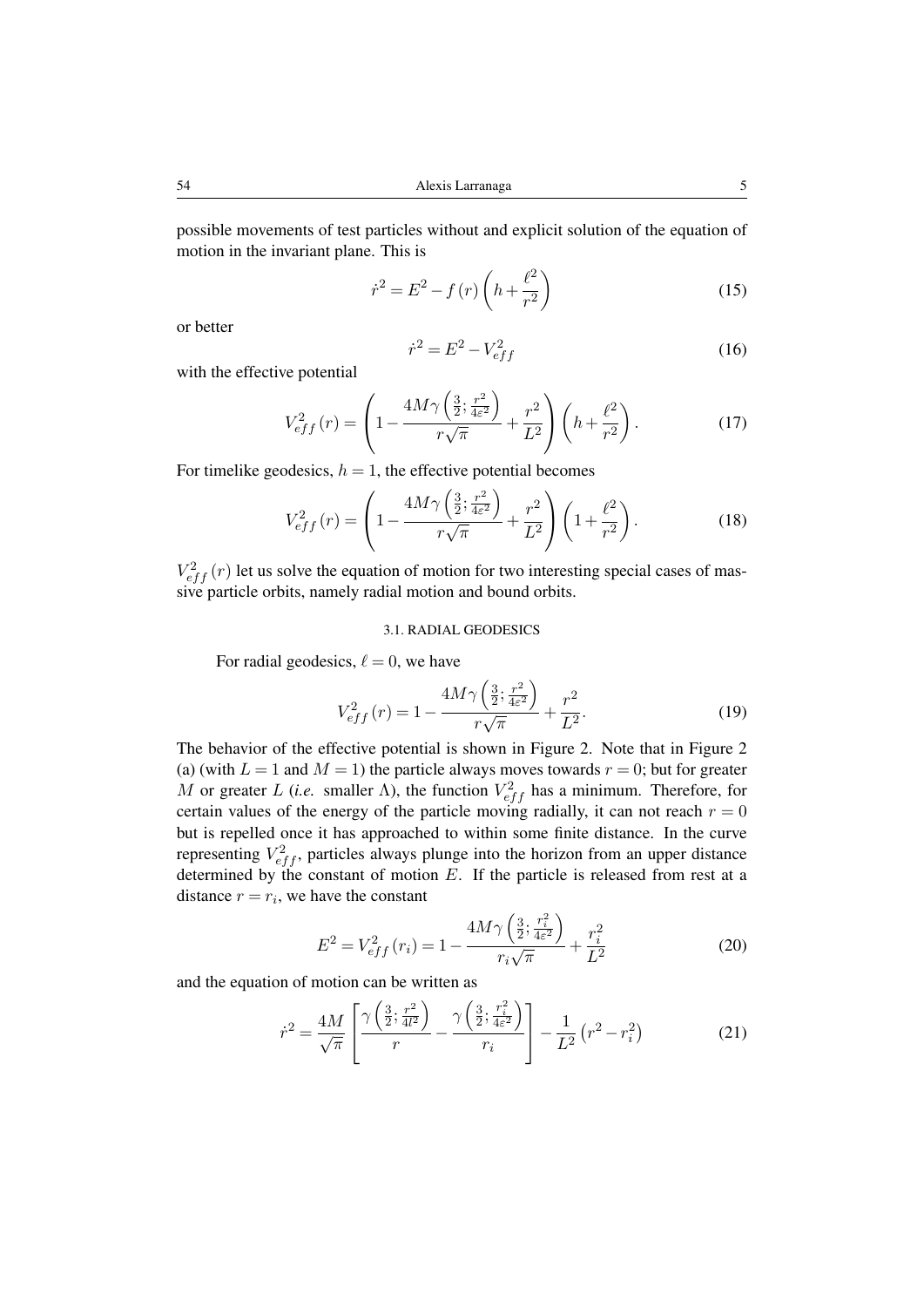

Fig. 2 – The effective potential for radial particles. For figure (a) we use  $\varepsilon = 1$  and  $L = 1$  while figure (b) has  $\varepsilon = 1$  and  $L = 10$  in arbitrary units.

which can be integrated as

$$
\tau(r) = \int_{r_i}^r \frac{\mathrm{d}r}{\sqrt{\frac{4M}{\sqrt{\pi}}} \left[ \frac{\gamma\left(\frac{3}{2}; \frac{r^2}{4\varepsilon^2}\right)}{r} - \frac{\gamma\left(\frac{3}{2}; \frac{r_i^2}{4\varepsilon^2}\right)}{r_i} \right] - \frac{1}{L^2} \left(r^2 - r_i^2\right)} \tag{22}
$$

to give the proper time experienced by a particle in falling from  $r_i$  to a coordinate radius r. Equation (22) is plotted in Figure 3 and show that the particle falls towards the horizon in a finite proper time smaller than that corresponding to the Schwarzschild-AdS case.



Fig. 3 – Proper time  $\tau$  as a function of r. The dotted curve corresponds to the Schwarzschild-AdS metric while the continuous curve is the noncommutative black hole. In this case  $r_i = 10$ .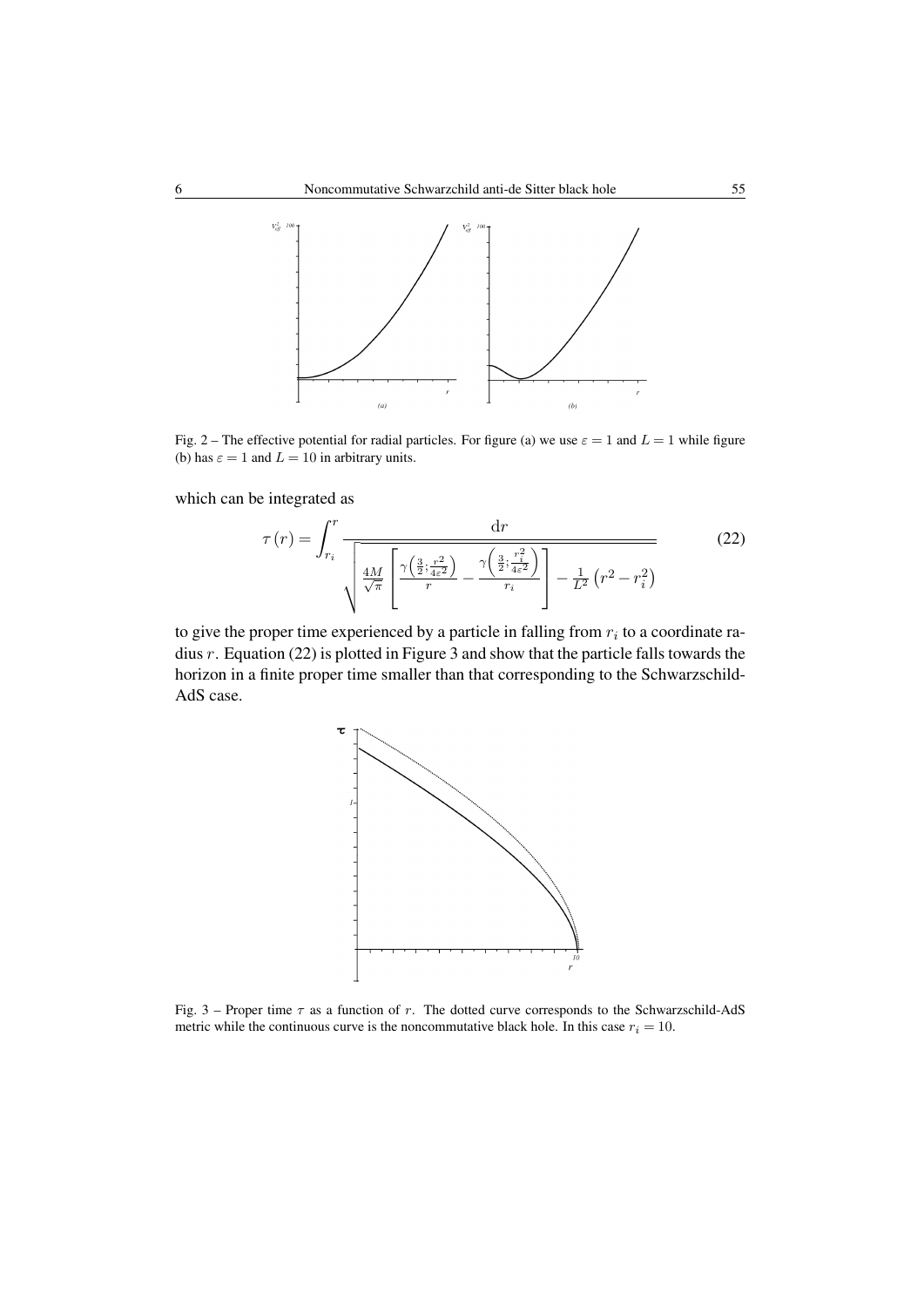In this case  $\ell \neq 0$ , and



Fig. 4 – The effective potential for non-radial particles in the Schwarzschild-AdS metric (dotted curve) and non-commutative Schwarzschild-AdS (continuous curve). In figure (a) we set  $L = 10$ ,  $l = 1$  and  $\ell = 1$  while in figure (b) has  $L = 10$ ,  $l = 1$  and  $\ell = 15$  in arbitrary units.

In Figure 4, the effective potential has been plotted for non-radial particles and compared to the Schwarzschild-AdS case. Note that for the noncommutative black hole there are always two kinds of allowed orbits, depending on the value of the constant E,

- 1. If  $E^2 = E_c^2$ , the particle orbits in a stable circular orbit at  $r = r_c$
- 2. If  $E^2 > E_c^2$ , the particle orbits on a bound orbit in the range  $r_P < r < r_A$  ( $r_P$  and  $r_A$  are the perihelion and aphelion distances, respectively),

where  $E_c^2$  corresponds to the minimum value of the effective potential,  $E_c^2 = V_{eff}^2\Big|_{min}$ .

In Figure 4 there is a third possibility in Schwarzschild-AdS case (dotted curve). When  $E^2 = E_S^2$ , the particle can orbit in an unstable circular orbit. However, this orbit is never allowed for the noncommutative black hole. The divergence of the continuous curve in Figure 4 around the origin is a manifestation of the existence of a minimal length scale, which prevents to probe distances smaller that the fundamental distance ε.

The equation of motion is obtained using equations (13) and (16) and making the change of variable  $u = \frac{1}{r}$  $\frac{1}{r}$ , giving

$$
\left(\frac{\mathrm{d}u}{\mathrm{d}\theta}\right)^2 + u^2 = \frac{\epsilon^2}{\ell^2} + \frac{4Mu}{\sqrt{\pi}\ell^2} \gamma \left(\frac{3}{2}; \frac{1}{4\varepsilon^2 u^2}\right) + \frac{4M}{\sqrt{\pi}} u^3 \gamma \left(\frac{3}{2}; \frac{1}{4\varepsilon^2 u^2}\right) - \frac{1}{L^2 \ell^2 u^2} (24)
$$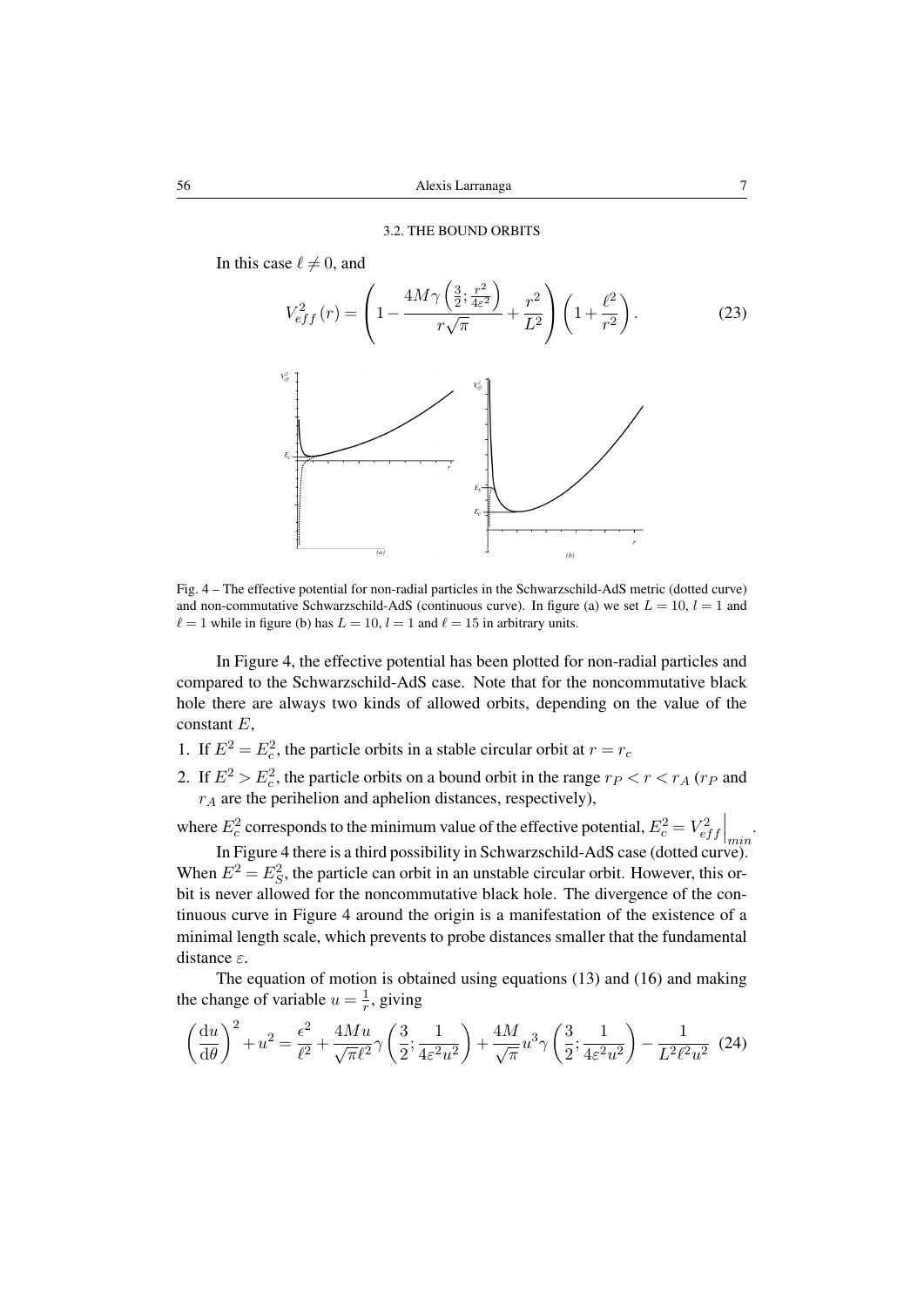with

$$
\epsilon^2 = E^2 - 1 - \frac{\ell^2}{L^2}.\tag{25}
$$

This expression can be rewritten as

$$
\left(\frac{\mathrm{d}u}{\mathrm{d}\theta}\right)^2 = f(u) \tag{26}
$$

with

$$
f(u) = \frac{\epsilon^2}{\ell^2} + \frac{4Mu}{\sqrt{\pi}\ell^2} \gamma \left(\frac{3}{2}; \frac{1}{4\varepsilon^2 u^2}\right) + \frac{4M}{\sqrt{\pi}} u^3 \gamma \left(\frac{3}{2}; \frac{1}{4\varepsilon^2 u^2}\right) - u^2 - \frac{1}{L^2 \ell^2 u^2}.
$$
 (27)

Considering only orbits which possess perihelia, the point of closest approach is given by the condition

$$
\frac{\mathrm{d}u}{\mathrm{d}\theta} = f(u) = 0\tag{28}
$$

and for the rest of the orbit  $u$  is less than its perihelion value. Equation (26) tell us that throughout the orbit  $f(u) \geq 0$ . In Figure 5 we show three typical situations in which function  $f(u)$  has one and three zeros. Figure 5b corresponds to an elliptical orbit with u oscillating in the range  $u_A < u < u_P$  (u<sub>P</sub> corresponds to the perihelion while  $u_A$  is the aphelion). On the other hand, Figure 5c shows the special case in which  $u_A = u_P = u_c$  and the orbit becomes a circle.

We now differentiate this equation with respect to  $\theta$ , using the relation

$$
\frac{\partial}{\partial u} \gamma \left( \frac{3}{2}, \frac{1}{4\varepsilon^2 u^2} \right) = \frac{e^{-1/4\varepsilon^2 u^2}}{4\varepsilon^3 u^4},\tag{29}
$$

to obtain

$$
\frac{d^2u}{d\theta^2} + u = \frac{2M}{\sqrt{\pi}\ell^2} \gamma \left(\frac{3}{2}; \frac{1}{4\varepsilon^2 u^2}\right) + \frac{6M}{\sqrt{\pi}} u^2 \gamma \left(\frac{3}{2}; \frac{1}{4\varepsilon^2 u^2}\right) \n+ \frac{1}{L^2 \ell^2 u^3} + \frac{M}{2\sqrt{\pi}\ell^5} \frac{e^{-1/4\varepsilon^2 u^2}}{u^3} + \frac{M}{2\sqrt{\pi}\varepsilon^3} \frac{e^{-1/4\varepsilon^2 u^2}}{u}.
$$
\n(30)

Approximating the incomplete gamma function for long distances to first order,

$$
\gamma\left(\frac{3}{2}, \frac{1}{4\varepsilon^2 u^2}\right) \simeq \frac{\sqrt{\pi}}{2} - \frac{1}{2\varepsilon} \frac{e^{-1/4\varepsilon^2 u^2}}{u},\tag{31}
$$

the differential equation of the orbit gives

$$
\frac{\mathrm{d}^2 u}{\mathrm{d}\theta^2} + u = \frac{M}{\ell^2} + 3Mu^2 + \frac{1}{L^2\ell^2 u^3} + \frac{M}{\sqrt{\pi}} e^{-1/4\varepsilon^2 u^2} \left[ \frac{3u}{\varepsilon} + \frac{1}{2u^3\ell^5} + \frac{1}{\varepsilon u} \left( \frac{1}{2\varepsilon^2} + \frac{1}{\ell^2} \right) \right].
$$
 (32)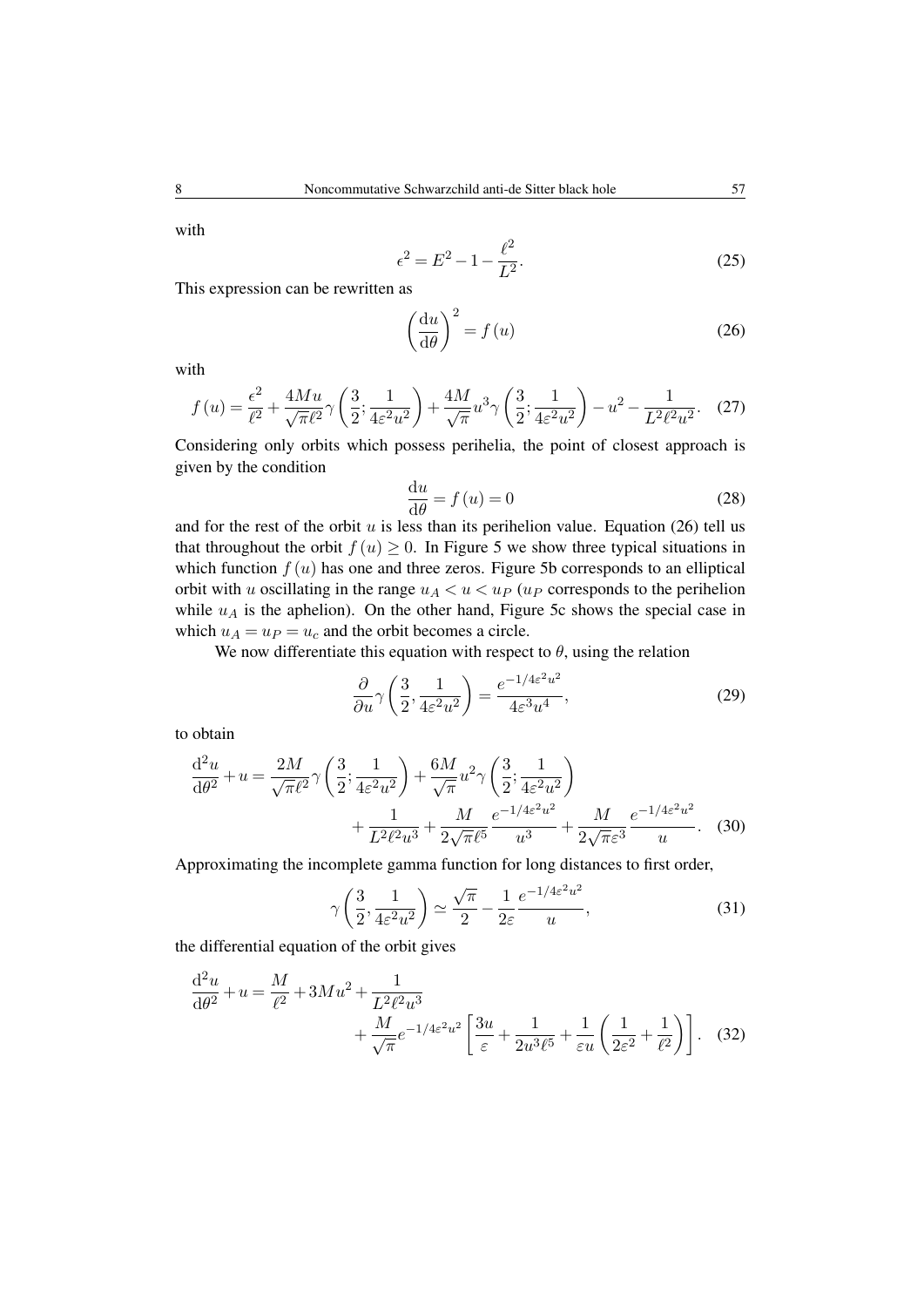

Fig. 5 – Graphs of the function  $f(u)$ . In figure (a) we set  $L = 10$ ,  $\varepsilon = 1$ ,  $\ell = 10$  and  $\epsilon = 0$ . Figure (b) has  $L = 10$ ,  $\varepsilon = 1$ ,  $\ell = 10$  and  $\epsilon = 5$  while Figure (c) use  $L = 10$ ,  $\varepsilon = 1$ ,  $\ell = 10$  and  $\epsilon = 1.41$ 

Note that the third term on the right gives the corrections to the orbit due to the cosmological constant [6] while the last term gives the corrections due to non-commutative effects. For long distances  $(u \rightarrow 0)$  or small noncommutative scale  $(\epsilon \rightarrow 0)$ , the last term correctly tends to zero giving the orbit analyzed in [19].

# 3.2.1. Advance of the Perihelion

In order to obtain the advance of the perihelion of a planetary orbit we use the method given in [28] to compare a keplerian ellipse in Lorentzian coordinates with one in noncommutative Schwarzschild-AdS coordinates. The relevant relation communicating the two ellipse is the constant of Kepler's second law. In Lorentz coordinates the line element is given by

$$
ds^{2} = -dt^{2} + dr^{2} + r^{2}(d\theta^{2} + \sin^{2}\theta d\phi^{2}).
$$
 (33)

The noncommutative Schwarzschild-AdS gravitational field, given by equation (3), allow us to find the following transformation of the coordinates,  $r$  and  $t$ , in the bino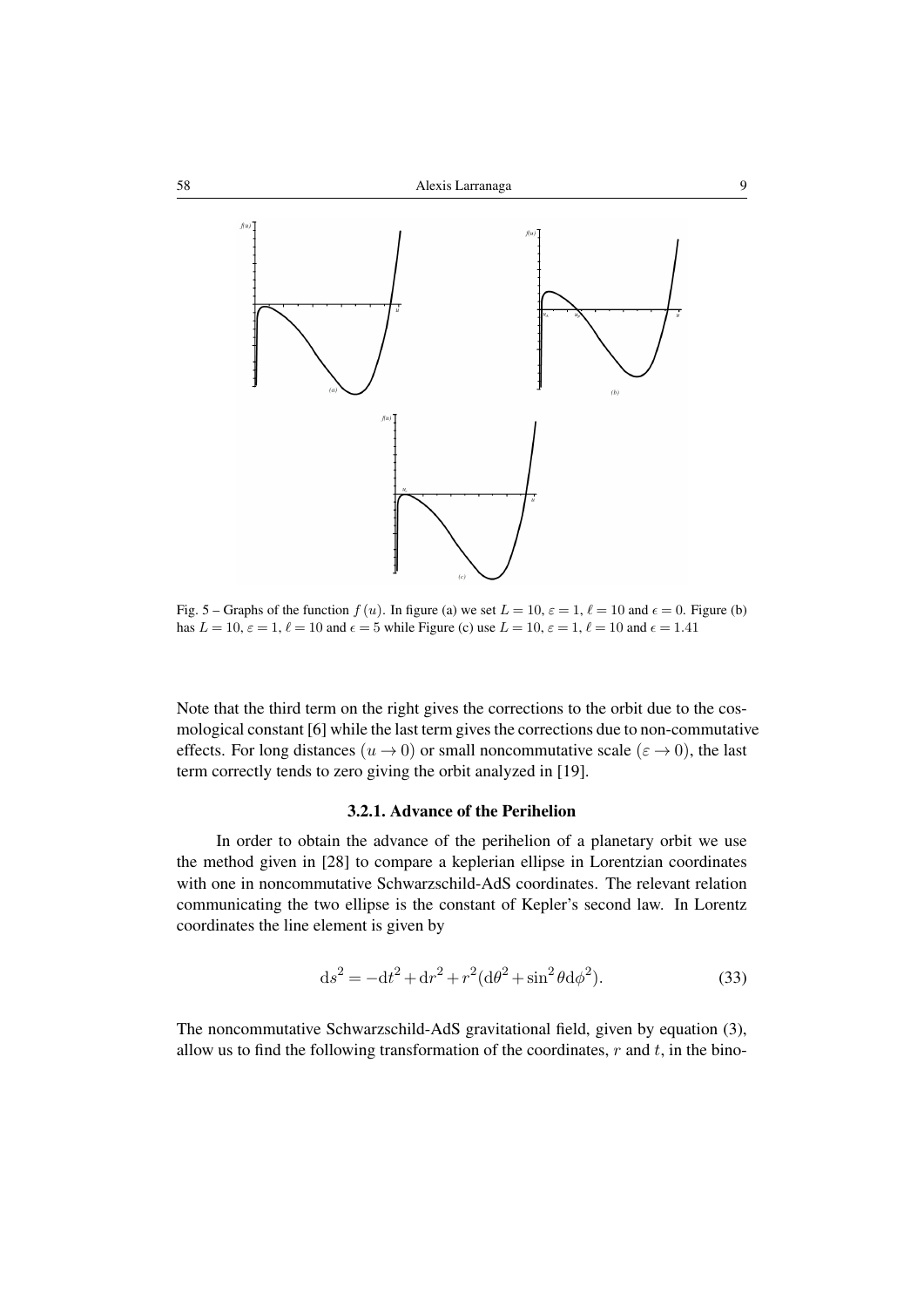mial approximation

$$
\mathrm{d}t' = \left(1 - \frac{2M\gamma\left(\frac{3}{2}; \frac{r^2}{4\varepsilon^2}\right)}{r\sqrt{\pi}} + \frac{r^2}{2L^2}\right) \mathrm{d}t\tag{34}
$$

$$
\mathrm{d}r' = \left(1 + \frac{2M\gamma\left(\frac{3}{2}; \frac{r^2}{4\varepsilon^2}\right)}{r\sqrt{\pi}} - \frac{r^2}{2L^2}\right)\mathrm{d}r,\tag{35}
$$

or using (31),

$$
dt' = \left(1 - \frac{M}{r} - \frac{M}{\sqrt{\pi}\varepsilon}e^{-\frac{r^2}{4\varepsilon^2}} + \frac{r^2}{2L^2}\right)dt\tag{36}
$$

$$
\mathrm{d}r' = \left(1 + \frac{M}{r} + \frac{M}{\sqrt{\pi}\varepsilon}e^{-\frac{r^2}{4\varepsilon^2}} - \frac{r^2}{2L^2}\right)\mathrm{d}r.\tag{37}
$$

We consider two elliptical orbits, one the classical Kepler orbit in  $(r, t)$  space and a noncommutative Schwarzschild-AdS orbit in  $(r', t')$  space. In the Lorentz space we have

$$
dA = \int_0^\rho r dr d\phi,\tag{38}
$$

and hence the Kepler second law

$$
\frac{\mathrm{d}A}{\mathrm{d}t} = \frac{1}{2}\rho^2 \frac{\mathrm{d}\phi}{\mathrm{d}t}.\tag{39}
$$

In the noncommutative Schwarzschild-AdS situation, we have

$$
dA' = \int_0^\rho r dr' d\phi.
$$
 (40)

Therefore, using equation (37) the integrand becomes

$$
dA' = \int_0^\rho r \left( 1 + \frac{M}{r} - \frac{M}{\sqrt{\pi \varepsilon}} e^{-\frac{r^2}{4\varepsilon^2}} - \frac{r^2}{2L^2} \right) dr d\phi \tag{41}
$$

which can be integrated to obtain

$$
dA' = \frac{\rho^2}{2} \left( 1 + \frac{2M}{\rho} - \frac{\rho^2}{4L^2} + \frac{4M\varepsilon}{\sqrt{\pi}\rho^2} e^{-\frac{\rho^2}{4l^2}} - \frac{4M\varepsilon}{\sqrt{\pi}\rho^2} \right) d\phi.
$$
 (42)

Hence, using (36), the area law is

$$
\frac{\mathrm{d}A'}{\mathrm{d}t'} = \frac{\rho^2}{2} \left( 1 + \frac{2M}{\rho} - \frac{\rho^2}{4L^2} + \frac{4M\varepsilon}{\sqrt{\pi}\rho^2} e^{-\frac{\rho^2}{4l^2}} - \frac{4M\varepsilon}{\sqrt{\pi}\rho^2} \right) \left( 1 - \frac{M}{\rho} - \frac{M}{\sqrt{\pi}l} e^{-\frac{\rho^2}{4\varepsilon^2}} + \frac{\rho^2}{2L^2} \right)^{-1} \frac{\mathrm{d}\phi}{\mathrm{d}t} \tag{43}
$$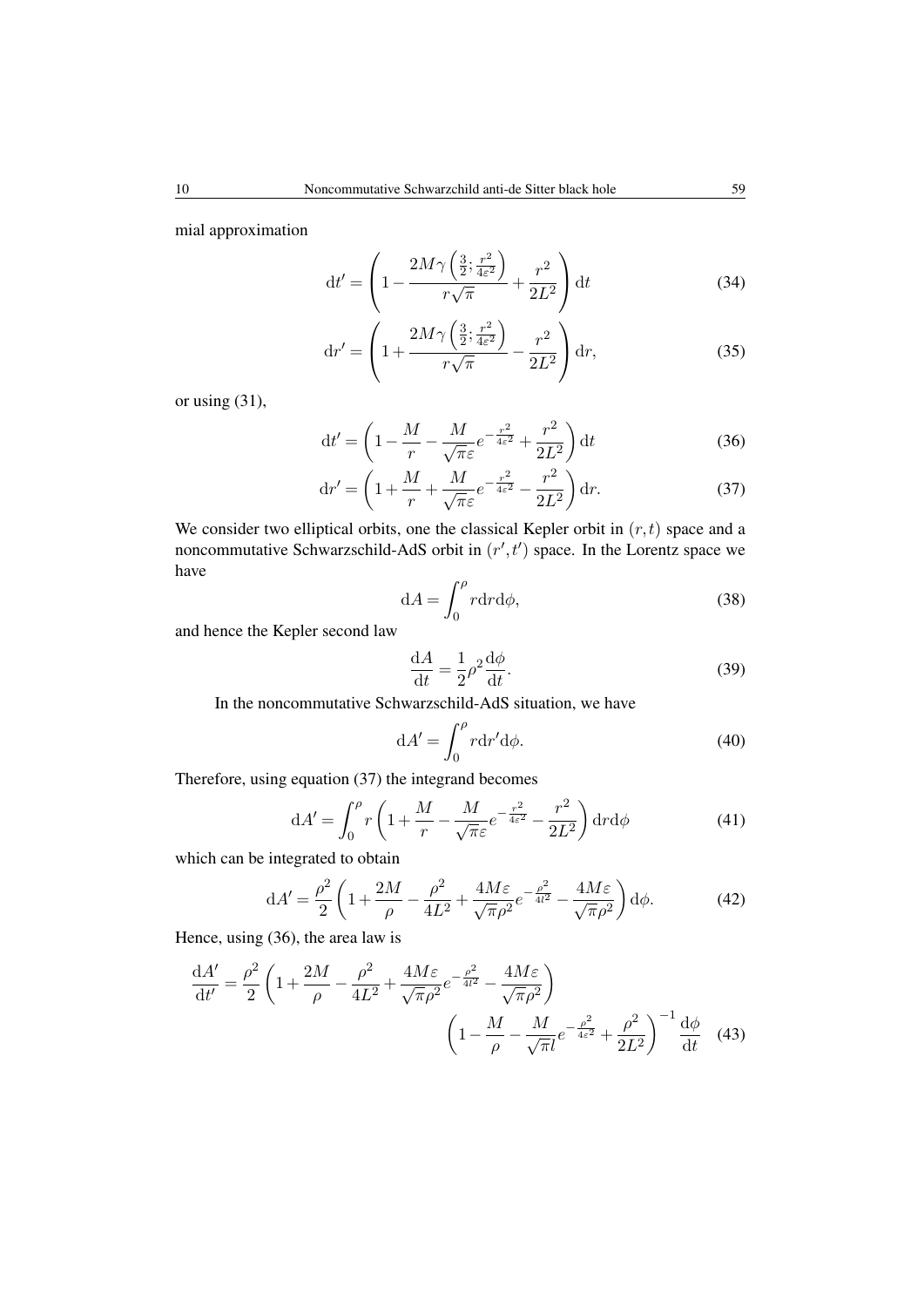and using again the binomial approximation,

$$
\frac{dA'}{dt'} = \frac{\rho^2}{2} \left[ 1 + \frac{3M}{\rho} + \frac{2M^2}{\rho^2} - \frac{3\rho^2}{4L^2} - \frac{5M\rho}{4L^2} + \frac{2M\varepsilon}{\sqrt{\pi}} \left( \frac{1}{L^2} - \frac{2}{\rho^2} - \frac{2M}{\rho^3} \right) \left( 1 - e^{-\frac{\rho^2}{4\varepsilon^2}} \right) - \frac{M}{\sqrt{\pi}\varepsilon} e^{-\frac{\rho^2}{4l^2}} \left( 1 + \frac{2M}{\rho} - \frac{\rho^2}{4L^2} \right) + \frac{4M^2}{\pi\rho^2} e^{-\frac{\rho^2}{4\varepsilon^2}} \left( 1 - e^{-\frac{\rho^2}{4\varepsilon^2}} \right) + \dots \right] \frac{d\phi}{dt}.
$$
 (44)

Applying all of this increasing for a single orbit

$$
\Delta \phi' = \int_0^{2\pi} \left[ 1 + \frac{3M}{\rho} + \frac{2M^2}{\rho^2} - \frac{3\rho^2}{4L^2} - \frac{5M\rho}{4L^2} + \frac{2M\varepsilon}{\sqrt{\pi}} \left( \frac{1}{L^2} - \frac{2}{\rho^2} - \frac{2M}{\rho^3} \right) \left( 1 - e^{-\frac{\rho^2}{4\varepsilon^2}} \right) - \frac{M}{\sqrt{\pi}\varepsilon} e^{-\frac{\rho^2}{4\varepsilon^2}} \left( 1 + \frac{2M}{\rho} - \frac{\rho^2}{4L^2} \right) + \frac{4M^2}{\pi\rho^2} e^{-\frac{\rho^2}{4\varepsilon^2}} \left( 1 - e^{-\frac{\rho^2}{4\varepsilon^2}} \right) + \dots \right] d\phi. \quad (45)
$$

For an ellipse (first approximation to the orbit), we have  $\rho = \frac{R}{1 + e^c}$  $\frac{R}{1+e\cos\phi}$ , where e is the eccentricity and R is the *latus rectum*. Applying the binomial approximation, we obtain

$$
\Delta \phi' \approx 2\pi + \frac{6\pi M}{\rho} + \frac{4\pi M^2}{\rho^2} - \frac{3\pi \rho^2}{2L^2} - \frac{5\pi M \rho}{2L^2} \n+ \frac{4\pi M \varepsilon}{\sqrt{\pi}} \left( \frac{1}{L^2} - \frac{2}{\rho^2} - \frac{2M}{\rho^3} \right) \left( 1 - e^{-\frac{\rho^2}{4\varepsilon^2}} \right) \n- \frac{2\pi M}{\sqrt{\pi}\varepsilon} e^{-\frac{\rho^2}{4l^2}} \left( 1 + \frac{2M}{\rho} - \frac{\rho^2}{4L^2} \right) + \frac{4M^2}{\rho^2} e^{-\frac{\rho^2}{4\varepsilon^2}} \left( 1 - e^{-\frac{\rho^2}{4\varepsilon^2}} \right) + \dots (46)
$$

The classical advance of perihelion is recuperated for zero cosmological constant (*i.e.*  $L \to \infty$ ) and noncommutative limit ( $\varepsilon \to 0$ ). The last three terms are the corrections due to noncommutative geometry.

# 3.2.2. Circular motion

For circular motion in the equatorial plane we have  $r = r_c = \text{constant}$  and so  $\dot{r} = \ddot{r} = 0$ . The equation of the orbit (32) becomes

$$
u_c = \frac{M}{\ell^2} + 3Mu_c^2 + \frac{1}{L^2\ell^2 u_c^3} + \frac{M}{\sqrt{\pi}}e^{-1/4\varepsilon^2 u_c^2} \left[ \frac{3u_c}{\varepsilon} + \frac{1}{2u_c^3\ell^5} + \frac{1}{\varepsilon u_c} \left( \frac{1}{2\varepsilon^2} + \frac{1}{\ell^2} \right) \right] (47)
$$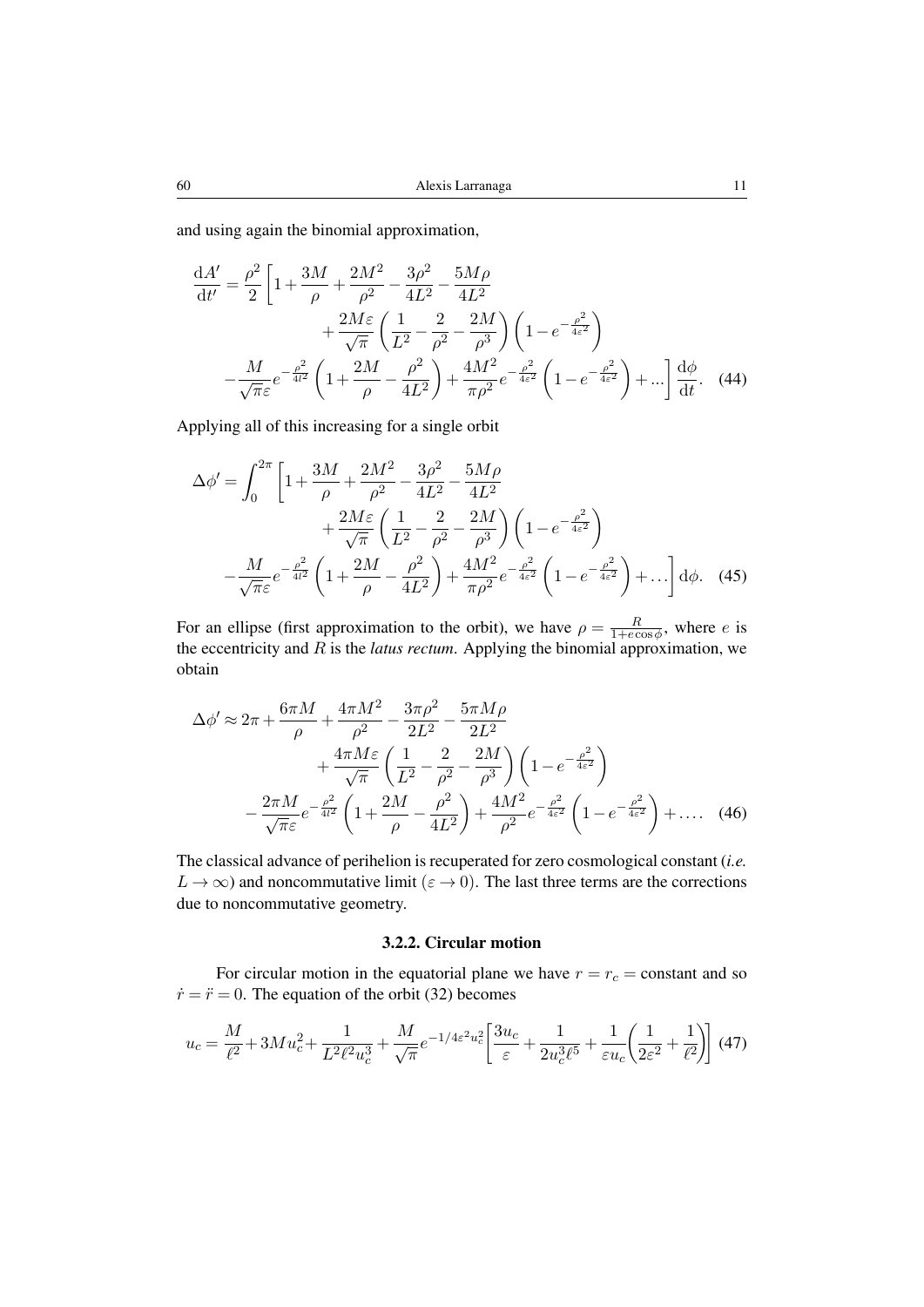and the energy equation (16) is

$$
E_c^2 = V_{eff}^2(r_c) = \left(1 - \frac{4M\gamma \left(\frac{3}{2}; \frac{r_c^2}{4\varepsilon^2}\right)}{r_c\sqrt{\pi}} + \frac{r_c^2}{L^2}\right) \left(1 + \frac{\ell^2}{r_c^2}\right). \tag{48}
$$

The radius of the circular orbit is determined by the condition

$$
\left. \frac{\mathrm{d}\left(V_{eff}^2\right)}{\mathrm{d}r} \right|_{r=r_c} = 0,\tag{49}
$$

that, using equation (23) and (29), is

$$
\frac{4M\gamma\left(\frac{3}{2};\frac{r_c^2}{4\varepsilon^2}\right)}{r_c^2\sqrt{\pi}}\left[1+\frac{3\ell^2}{r_c^2}\right] - \frac{M}{\sqrt{\pi}\varepsilon^3}e^{-\frac{r_c^2}{4\varepsilon^2}}\left[r_c + \frac{\ell^2}{r_c}\right] + \frac{2r_c}{L^2} - \frac{2\ell^2}{r_c^3} = 0.\tag{50}
$$

The stability of the circular orbit is given by

$$
\left. \frac{\mathrm{d}^2 \left( V_{eff}^2 \right)}{\mathrm{d}r^2} \right|_{r=r_c} \ge 0 \tag{51}
$$

or

$$
-\frac{8M\gamma\left(\frac{3}{2};\frac{r_c^2}{4\varepsilon^2}\right)}{r_c^3\sqrt{\pi}}\bigg[1+\frac{6\ell^2}{r_c^2}\bigg]+\frac{M}{\sqrt{\pi}\varepsilon^3}e^{-\frac{r_c^2}{4\varepsilon^2}}\bigg[\frac{4\ell^2}{r_c^2}+\frac{r_c^2}{2\varepsilon^2}+\frac{\ell^2}{2\varepsilon^2}\bigg]+\frac{2}{L^2}+\frac{6\ell^2}{r_c^4}\geq 0.\tag{52}
$$

Combining equations (50) and (52), we obtain the condition

$$
\frac{8\ell^2}{r_c^4} - \left[\frac{5\ell^2}{r_c^2} + 1\right] \frac{12M\gamma \left(\frac{3}{2}; \frac{r_c^2}{4\varepsilon^2}\right)}{r_c^3 \sqrt{\pi}} + \left[r_c^2 + \frac{10\ell^2 \varepsilon^2}{r_c^2} + \ell^2 + 2hc^2\right] \frac{M}{2\sqrt{\pi}\varepsilon^5} e^{-\frac{r_c^2}{4\varepsilon^2}} \ge 0. \tag{53}
$$

This is a complicated relation with no analytical solution for  $r_c$ . Instead, we have depicted the left hand side of this relation in terms of the radius. The result is shown in Figure 6 and compared with the Schwarzschild spacetime. Note that in commutative Schwarzschild geometry, the circular orbits are stable when  $r_c \geq 6M$  [29], while in the noncommutative Schwarzschild-AdS spacetime the circular orbits are always stable.

# 4. CONCLUSION

In this paper we have studied the effects of noncommutativity in the orbits of particles in Schwarzschild-AdS spacetime. By means of a detailed analysis of the corresponding effective potentials for particles, we find all possible motions which are allowed by the energy levels. For radial time-like geodesics, there are some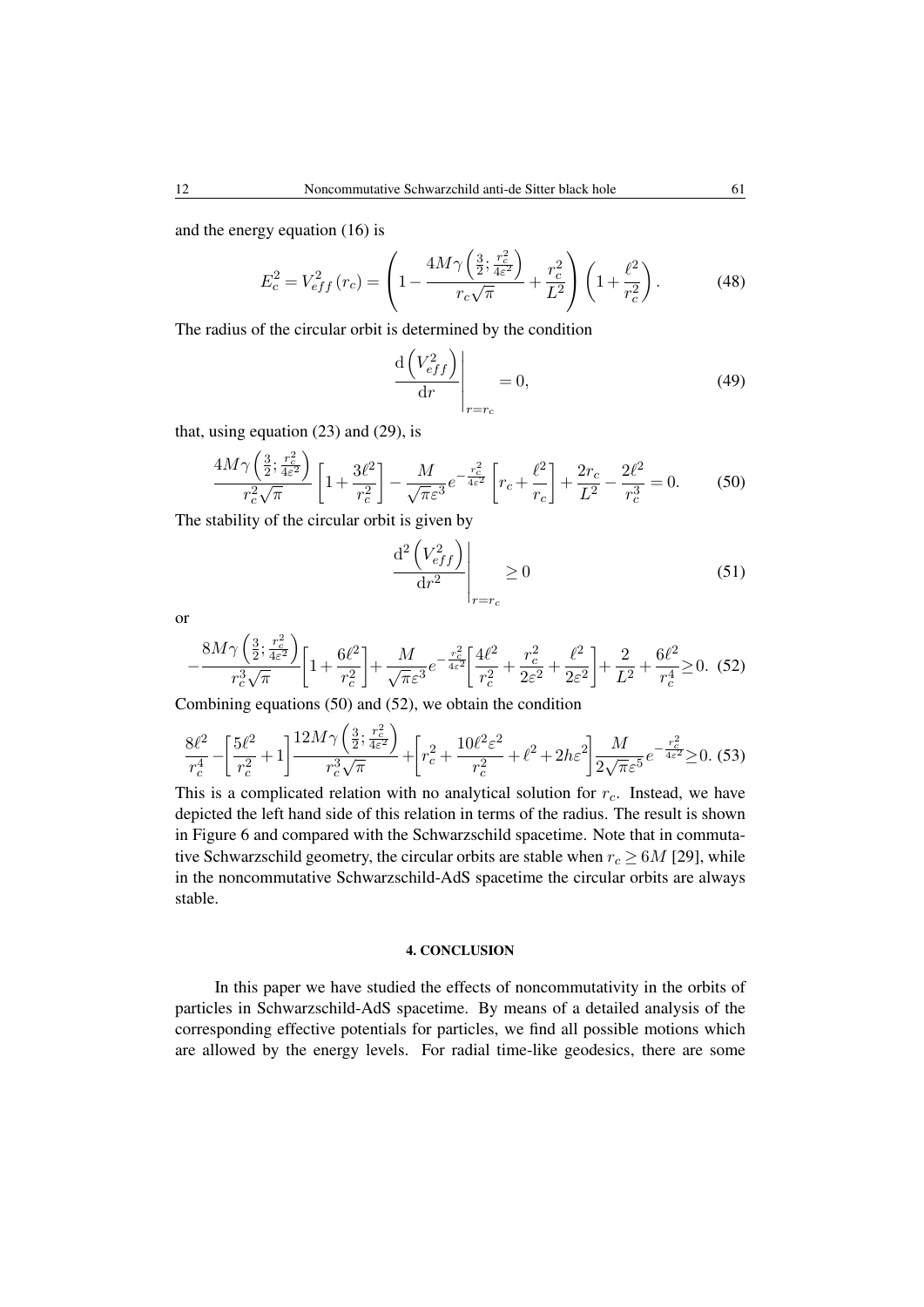

Fig. 6 – The condition for stability of circular orbits of particles in Schwarzschild spacetime (dotted curve) and noncommutative Schwarzschild-AdS (continuous curve). In the commutative case the condition for stability is given by  $r > 6GM$ . In the noncommutative situation the circular orbits are always stable.

bounded trajectories (depending on the exact values of the parameters). Therefore particles not always plunges into  $r = 0$  from an upper distance.

For non-radial time-like geodesics, elliptical orbits are allowed as well as circular orbits. We also calculated the effect of space noncommutativity on the value of the precession of the perihelion, giving an infinity serial including the cosmological constant contribution reported in [6] and the noncommutative terms. Although this noncommutative effect is very small, it is important since reflect the nature of spacetime structure at quantum gravity level. Therefore, the geodesic structure of this black hole presents new types of motion not allowed by the Schwarzschild spacetime. Finally, the stability of circular orbits in noncommutative Schwarzschild-AdS spacetime is discussed, showing a new behavior when compared with the commutative Schwarzschild case.

In a forthcoming paper we will discuss the null geodesic structure of the noncommutative Schwarzschild-AdS spacetime.

*Acknowledgments.* This work was supported by the Universidad Nacional de Colombia, Hermes Project Code 13038.

#### **REFERENCES**

- 1. F. Kottler. Ann. Phys. 56, 410 (1918).
- 2. M.J. Jaklitsch, C. Hellaby and D.R. Matravers. Gen. Rel. Grav. 21, 941 (1989).
- 3. Z. Stuchlik and P. Slany, Phys. Rev. D 69, 064001 (2004).